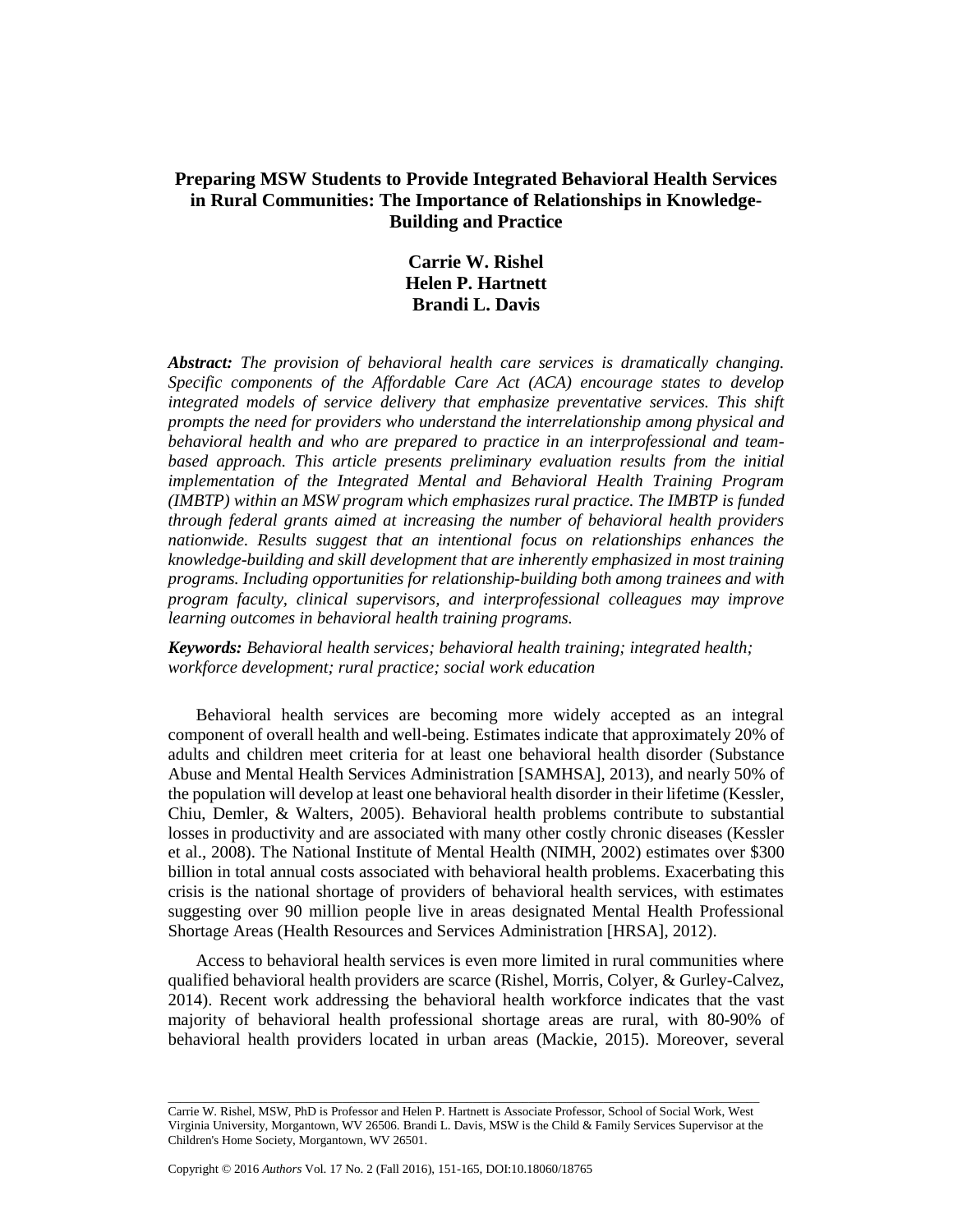studies illustrate the unique challenges of recruiting and retaining rural behavioral health providers, noting limited access to resources and supervision, geographic isolation, and fewer social and professional opportunities (Mackie, 2012; Mackie & Simpson, 2007). Efforts to address the national workforce shortage of behavioral health providers will need to specifically address these challenges in order to increase access to behavioral health services for rural populations. Predictors shown to improve hiring and retention of rural providers include: that the providers grew up in a rural area, the providers' education focused on rural concepts, and that the providers completed their internship(s) in a rural location (Mackie, 2015).

The provision of behavioral health care services is dramatically changing. Historically, mental health and substance abuse treatment have been isolated from physical health care and considered a separate sector of service. Implementation of the Patient Protection and Affordable Care Act (ACA), however, is leading to wide-scale changes in the delivery of health care services in the United States. The expansion of Medicaid and development of health insurance exchanges have led to millions more Americans accessing health insurance (Congressional Budget Office, 2012). The ACA mandates that essential benefits packages include coverage for "mental health and substance use disorder services, including behavioral health treatment" (The Patient Protection and Affordable Care Act, Sec 1302 (b)(1)(E), 2010).

New healthcare policy promotes a shift from fragmented health care delivery towards coordinated and integrated care. Specific provisions of the ACA encourage states to develop integrated models of physical and behavioral health service delivery that emphasize preventative services (Cogan 2011; Koh & Sebelius, 2010; Wotring & Stroul, 2011). Implementation of these policy changes has led to widespread efforts to integrate behavioral health services in primary care settings, resulting in a pressing need for more well-trained behavioral health providers (Horevitz & Manoleas, 2013; Mechanic, 2012). The shift in service delivery prompts the need for providers in primary care, specialty treatment clinics, and behavioral health service systems who understand the interrelationship among mental health, substance use, and physical healthcare and who are prepared to address these needs through an integrated approach (Rishel, 2015).

As part of efforts to address the national shortage of behavioral health providers, the HRSA of the U.S. Department of Health and Human Services awarded Mental and Behavioral Health Education and Training (MBHET) grants to 24 programs in 2012. These 24 grants were awarded to 11 social work programs and 13 psychology programs. West Virginia University (WVU) received a MBHET grant to prepare graduate students in Master of Social Work (MSW) and doctoral psychology programs to pursue mental and behavioral health care roles with high need and high demand populations, including rural, vulnerable, or underserved populations. The training grant funded the development and implementation of the *Integrated Mental and Behavioral Health Training Program*  (IMBTP) within the MSW program at WVU. Integrated models of service delivery are emphasized throughout IMBTP training, with interprofessional collaboration as a key component.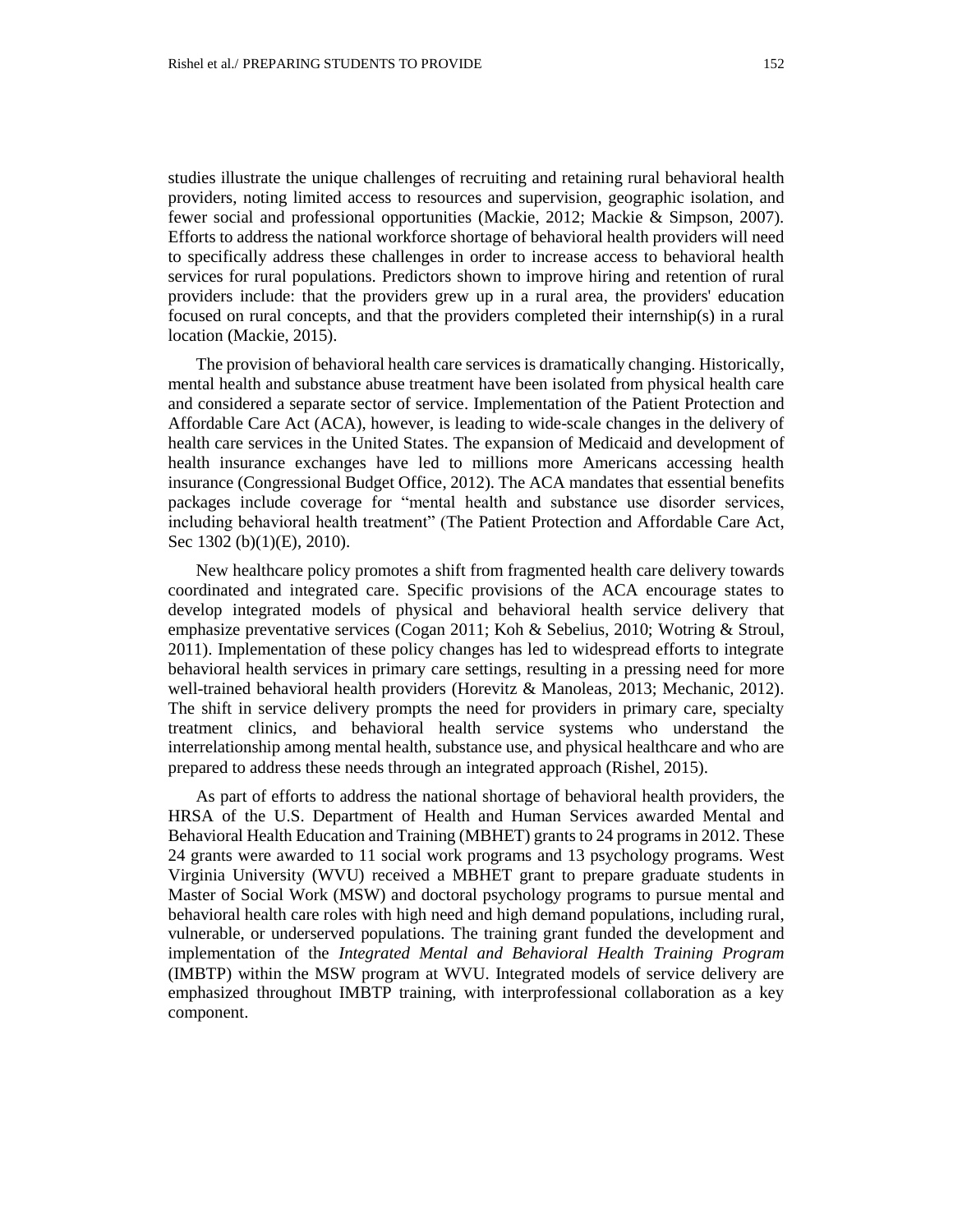The first cohort of this training program at WVU completed their MSW degree and IMBTP requirements in the spring of 2014. A comprehensive plan was established to evaluate all aspects of the training program. Due to the innovative nature of the program, one key question of interest was how training program components contributed to the overall learning experience and outcomes of the program trainees. To answer this question, qualitative data were collected from the first graduating cohort of students regarding their experiences throughout the training program. The purpose of this study was to identify what elements of an advanced training program in mental and behavioral health are most critical in achieving positive learning outcomes for participants. As current training programs expand and new ones develop, information on specific elements of training models that contribute to successful outcomes is critically needed.

## **Overview of the Training Program**

The Integrated Mental and Behavioral Health Training Program (IMBTP) was developed with the explicit purpose of preparing students to provide high quality mental and behavioral health services with a particular emphasis on integrated models of service delivery. In the newly evolving era of health care, integrated models of practice offer the most promise in terms of effectively and efficiently meeting clients' mental and behavioral health needs. This is especially true in rural communities where financial and personnel resources may be limited and effective methods of integrating care across service sectors are necessary. While there are many possibilities for integrating services, the five emphasized in the IMBTP include the integration of: a) mental and behavioral health services with primary care, b) treatment and prevention services, c) child and parent services, d) mental health and substance abuse treatment, and e) school and community services (Rishel & Hartnett, 2015). Content specifically addressing rural practice is addressed throughout all aspects of the training program.

The training program consists of four core elements: a) specialized field placements in mental and behavioral health settings working with rural populations; b) advanced course work in specific areas of mental and behavioral health practice; c) required training workshops targeting mental and behavioral practice knowledge and skill development; and d) continual efforts in mentorship, leadership development, professional networking opportunities, and employment placement support. Each of these components is intended to help establish relationships that support competency development. Stipend support is awarded to support trainee field placement/internship experiences via federal grant funding. One of the criteria for IMBTP field placements is the availability of strong mentorship by field instructors who have built connections with others in the local service delivery system. The field instructors are established professionals in their field, with the ability to promote trainee leadership development and foster the development of professional relationships with other leaders in the local service delivery system. An additional criterion for IMBTP field placements is the opportunity for interprofessional collaboration and teamwork. A complete description of the training program is provided in Rishel and Hartnett (2015). The program emphasizes interprofessional relationships as an important part of mental and behavioral health practice. In addition, the ability to work across disciplines and in teams is paramount to successful outcomes for clients.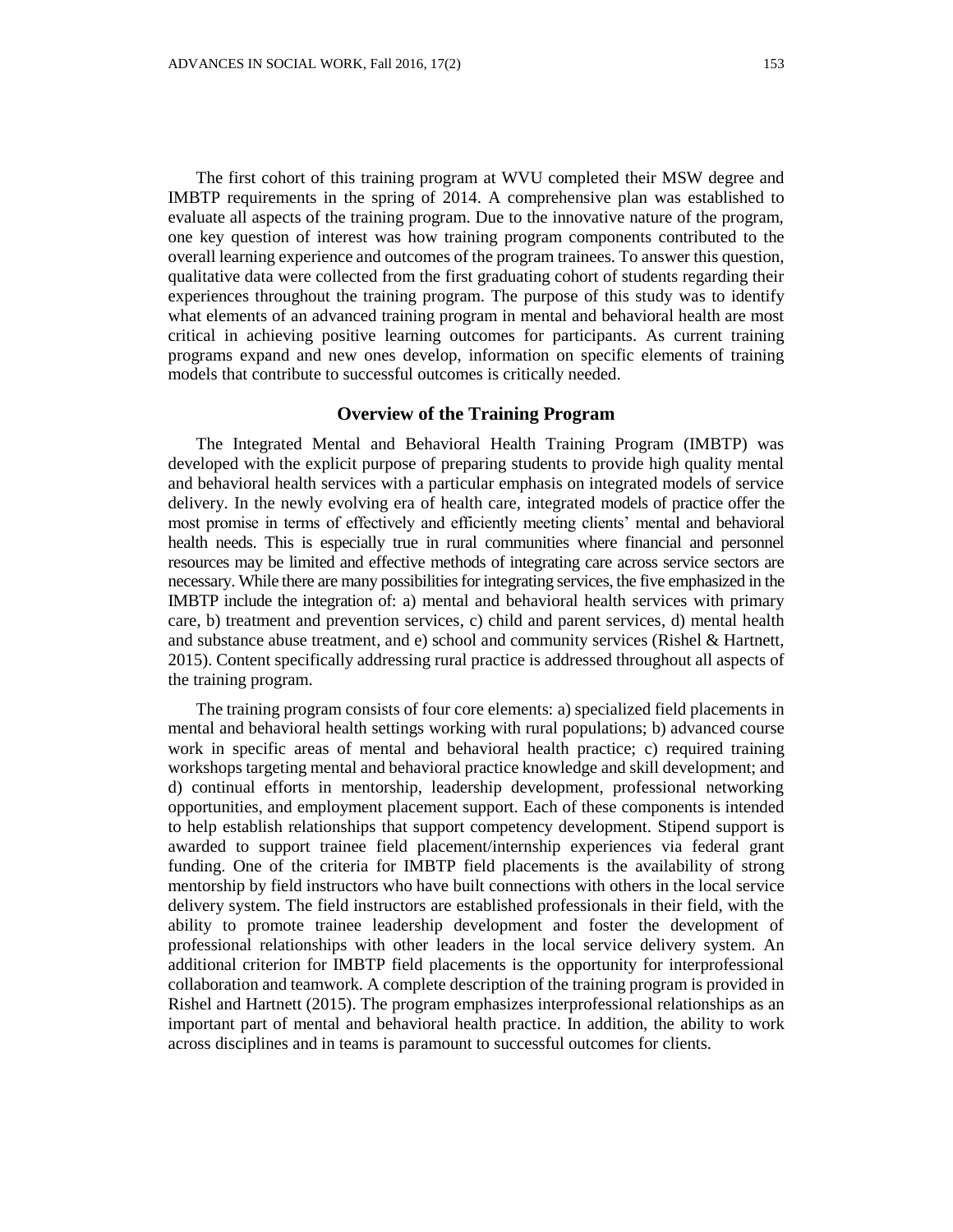Research consistently demonstrates that who the therapist is, along with the quality of the therapeutic relationship developed with the client, impacts change outcomes far more than the model or technique applied (Duncan & Miller, 2008). Factors associated with the therapeutic relationship are estimated to account for 30% of the change achieved in the therapeutic process (Hubble, Duncan, & Miller, 1999). The relationship (or alliance) formed by the client and therapist is defined as an agreement between the client and therapist on goals, treatment methods, and the bond between client and therapist. Although it is typically a goal of the therapist to develop a strong therapeutic relationship, the effectiveness of the relationship is primarily based on the perception of the client rather than the perception of the therapist (Horvath  $\&$  Symonds, 1991; Shaw  $\&$  Murray, 2014). This article builds on existing literature demonstrating the importance of the therapeutic relationship in clinical outcomes by examining other types of relationships in social work practice.

Previous work suggests that what we know about the therapeutic relationship may translate to other types of relationships as well. For example, the importance of a strong relationship has been shown to be a critical component of effective clinical supervision. Early work suggests that the quality of the supervisory relationship is the most critical component of fostering positive trainee outcomes and professional development (Bordin, 1983). A more recent study reinforces early findings noting that effective clinical supervision provides a "secure and reliable base from which the trainees can explore and develop their professional identities, skills, and competencies" (Dickson, Moberly, Marshall, & Reilly, 2010, p. 329). Additional research suggests that one of the key issues to address in clinical supervision is trainee role transition to advanced practice. Recommendations for supervisors include fostering a systemic perspective in order to assist trainees to consider the broader systemic factors that impact their roles and responsibilities in advanced practice (Sharrock, Javen, & McDonald, 2013).

The growing movement of interprofessional education (IPE) also emphasizes the importance of relationships in preparing professionals for practice. Preparing behavioral health social workers for interprofessional team-based practice is an emerging goal in social work education (Pecukonis et al., 2013). For example, the Council on Social Work Education (CSWE) and the National Association of Social Workers (NASW) Foundation) recently implemented the Social Work HEALS (Social Work Healthcare Education and Leadership Scholars) project. The goal of Social Work HEALS is to prepare health care social workers to lead efforts to address system-level changes in the new era of healthcare (CSWE, 2015). Previous research illustrates that relationships with members of other disciplines is a key component in the development of interdisciplinary practice skills among social work students (Supiano & Berry, 2013). Moreover, students report that training experiences that provide the opportunity to work with those from other disciplines increase their comfort level related to interprofessional practice (Pecukonis et al., 2013).

Literature addressing the therapeutic alliance, the clinical supervisory alliance, and interprofessional education all demonstrates that *relationships* play a key role in successful outcomes. Educational programs that prepare students for practice in mental and behavioral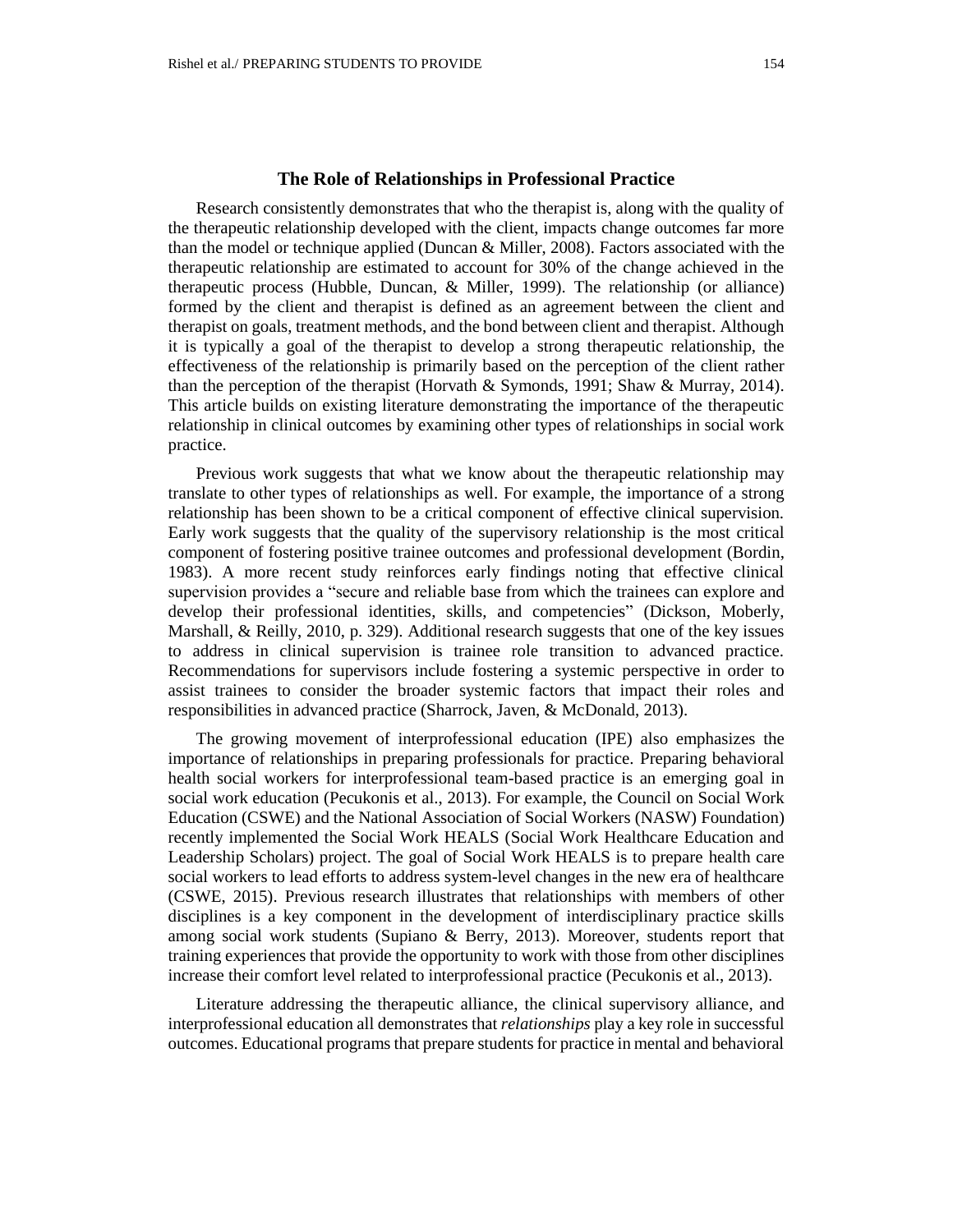health settings should consider the importance of relationships in learning and professional practice when developing effective training strategies. This may be particularly important when preparing professionals for rural behavioral health services, as strong communitybased relationships are essential to rural practice (Daley, 2010). Fostering opportunities for relationship-building and strengthening may be an important aspect of effective training programs that is underdeveloped.

### **Method**

The evaluation plan included both quantitative and qualitative components. The exploratory, qualitative portion of the evaluation is presented in this article. The intent was to allow the five trainees the opportunity to describe key aspects of the training in their own words. The qualitative component aimed to describe trainees' perceptions of: a) the level of knowledge and skill gained, and b) how training program elements contributed to knowledge and skill development. Data were collected just prior to students' graduation and completion of the program. The first step consisted of a free-write. To begin the freewrite, trainees were given the initial prompt, "How has the training influenced your knowledge of integrated practice?" Trainees were asked to write their responses within a 10-minute time frame. Once the time had elapsed, the second prompt "How will you take this knowledge into practice?" was read and trainees were given another 10-minute time frame. Once completed, the papers were collected and redistributed in the group. This allowed the trainees to read the responses of their fellow participants and reflect on the similarities and differences with their own responses.

The next step was a guided discussion about not only the free-write process but also about the trainee experience. This discussion lasted approximately one hour. During this discussion notes were taken for later analysis. All written responses and notes from the guided discussion were examined by two reviewers to identify themes or commonalities in experience using constant comparison. Themes were then member-checked with the group of trainees to ensure accuracy and obtain feedback. The themes that emerged from the freewrite and guided discussion are presented in the results section that follows (Kapp  $\&$ Anderson, 2010). The final step was to examine the content of field assignments in order to further refine one of the themes identified. Trainees were asked in quarterly field assignments (a total of four over the academic year) to address how the training program impacted their learning in coursework and field and their preparation for practice. Responses from these assignments were examined in order to further specify one of the themes that was unexpected. The students were also given the opportunity to participate in the preparation of this manuscript; one of the authors is a former trainee.

### **Results**

Results reported below are based on data from: 1) the free-write and guided discussion and 2) trainee written field placement assignments. Three distinct themes emerged from the analysis of the free-write data and the guided discussion: knowledge, practice, and relationships. The intent of this phase of the evaluation was to learn from trainees' experiences in order to further develop the training program and refine the assessment processes.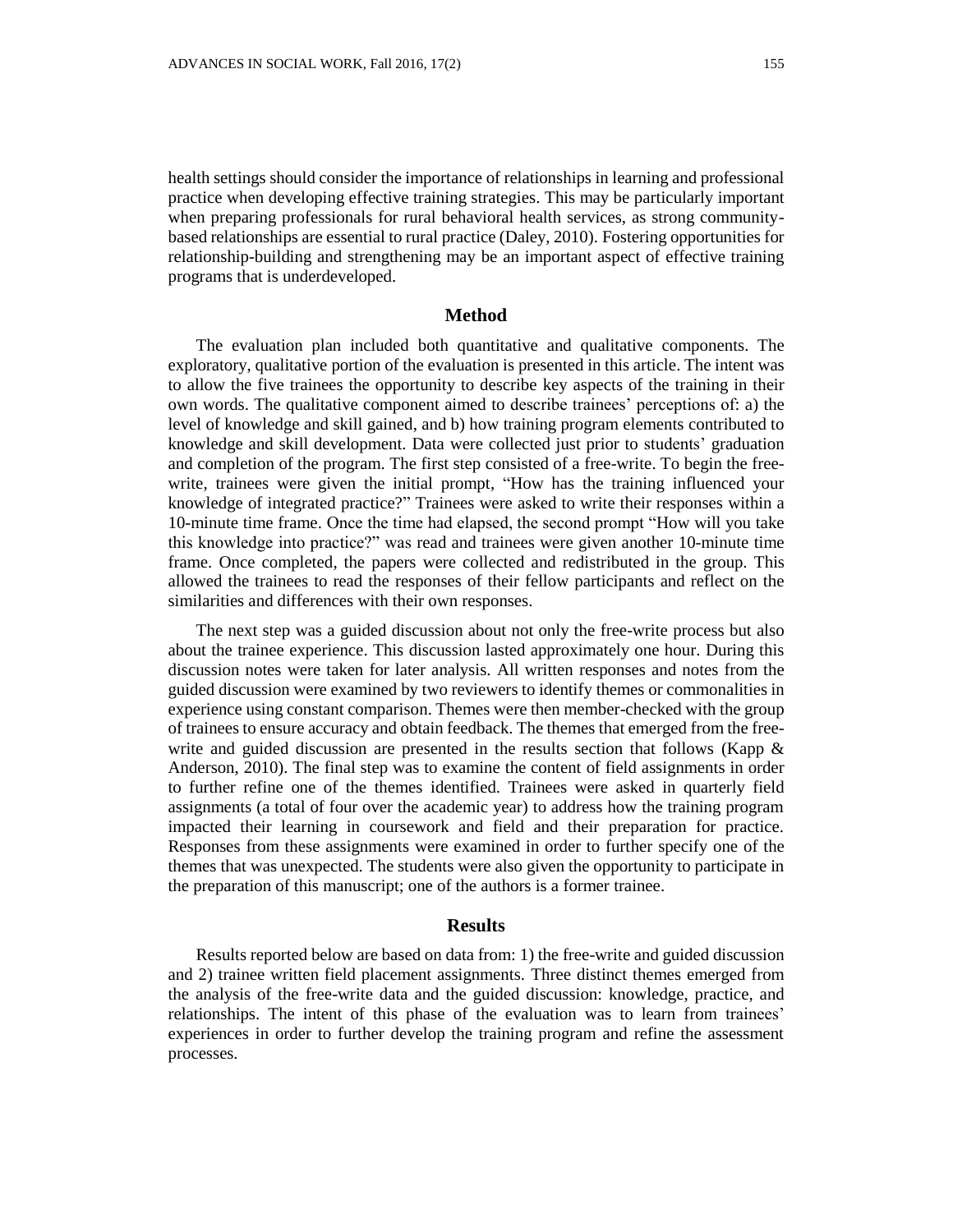### **Free-Write and Guided Discussion**

The first theme that emerged was *knowledge*. The trainees described key concepts they had learned about the meanings of integrated practice. The statements indicated that the trainees understood that integration occurs among systems, presenting problems, and across levels of social work practice (micro-mezzo-macro). These are all emphasized in the IMBTP. Examples from various respondents include:

*Most of the time the client does not come in with just one issue – mental health, physical health, financial, housing problems, etc.*

*Integrative practice: holistic approach, multi-system, help client by addressing as many systems as possible but impossible to do all so prioritizing what is most important.*

*Integrative approach does not necessarily mean team approach; integrated can be involved in finding housing, medical care etc., but each agency has its own agenda and may not agree on priorities.*

The second theme discussed at length by the trainees was *practice*. The trainees were able to provide concrete examples of what an integrated approach means in practice. As indicated by the examples provided, the trainees were able to relate the practice aspects to their field placement sites. Again, there is evidence that they understand that integration occurs across systems and across levels of practice. Examples from various respondents include:

*Awareness of current practices being used, it has allowed for critical thinking about what may evolve and what may need to be tweaked to better serve clients.*

*To identify integrated practice within my field site such as integrating primary care and mental health services or mental health services within the school system.*

*Helping organizations understand and apply integrated practice. Obviously, this*  will be done at our place of employment. In other words, I will advocate for the *use of integrated practice by educating co-workers, striving for continued knowledge regarding integrated practice, and promoting the research aspect.*

*Example of a hospital where all decisions are made by a team (no decision made just by a doctor) so collaborative approach and have to be 'forced to check egos at the door' and it's tough.*

The final theme that emerged was *relationships*. While the initial themes were somewhat expected given the prompts, this theme was somewhat unexpected given the less tangible nature of this training program goal. The trainees articulated the importance of relationships, not only in the training program but also in practice. The cohort model of training was intended to foster relationships among the students, but the value and importance placed on these relationships by the trainees was an unintended outcome. As demonstrated in the literature, relationships are important to building effective therapeutic and supervisory alliances, as well as in effective interprofessional education. The trainees noted the importance of relationships in practice with colleagues: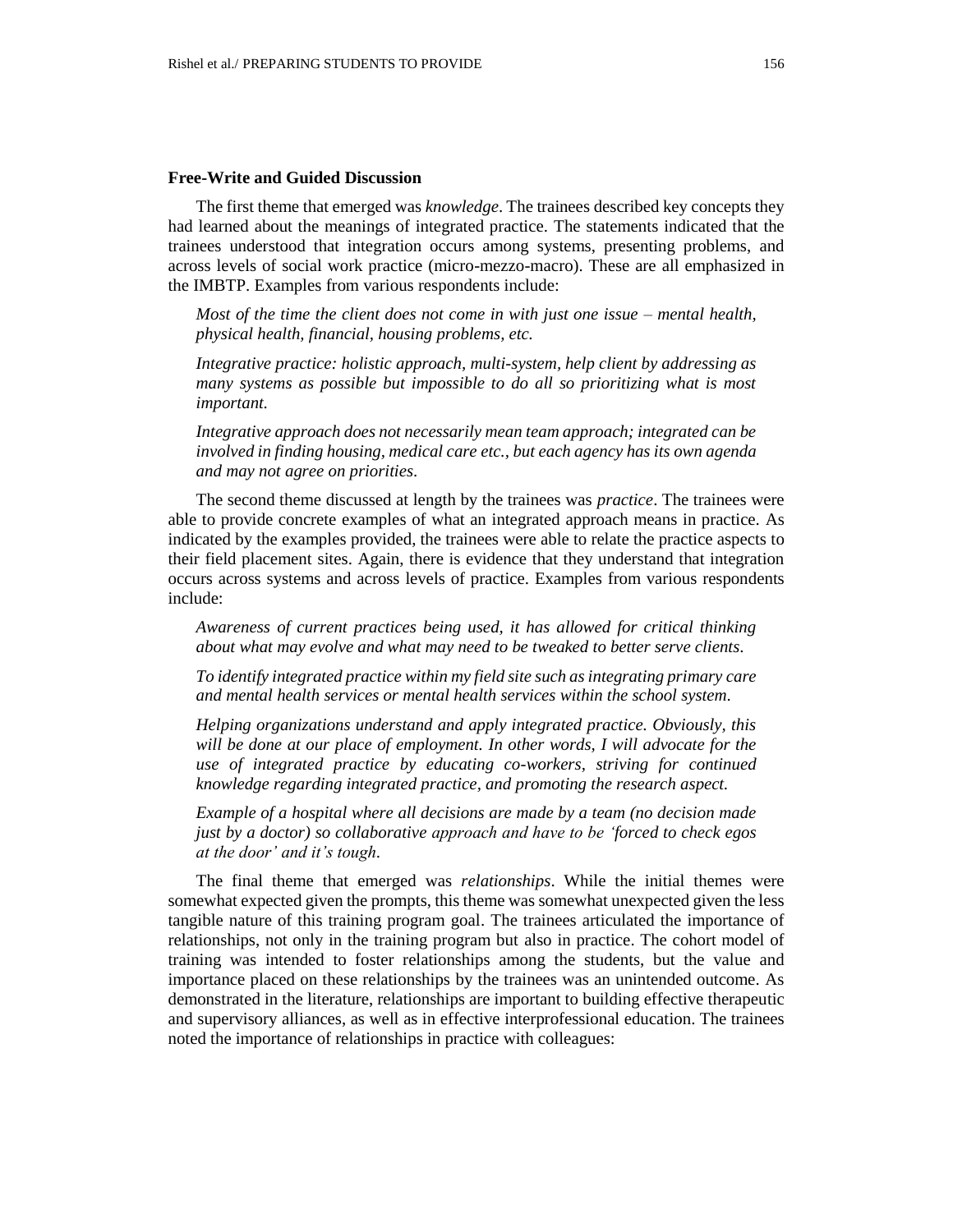*Need respect for all other fields – as professionals we don't necessarily respect others' points of view (as we do with different cultures, etc.) but not necessarily with other professionals.*

*Networking here with co-trainees – have built such strong relationships as part of this program; will call on them in the future to ask for help with professional practice issues.*

*Focus of seminars on integrative practice – get different perspectives from each other.*

#### **Trainee Written Field Assignments**

The first two themes of knowledge and practice were somewhat expected, as the freewrite and guided discussion prompts specifically addressed these areas. The importance of *relationships,* however*,* emerged as a strong theme in the free-write and guided discussion but was unexpected as the prompts given did not specifically inquire about the impact of relationships in the training program. We felt it important to further examine this theme, as the prompts had not allowed for trainees to fully address it in their writing or discussion. Therefore, written field assignments from throughout the academic year were examined to reach a more refined understanding of the theme of relationships. Results suggest that several categories of relationships positively impacted the trainee learning experience and outcomes.

**Relationships with Co-Trainees.** Providing opportunities for building and strengthening relationships with co-trainees in the program was highlighted by participants as one of the most valuable aspects of the training experience. This sentiment is exemplified by the following written statements:

*One unexpected outcome of program participation included the relationships that were developed with my cohort and the rich discussions we were able to have thanks to the ties of the training program. Looking back, many valuable moments of learning in action academic-wise took place during my interactions with the cohort.*

*The IMBTP has been an excellent supplement to my academic and professional goals. It has helped place me in a small, but motivated cohort that assists in helping deepen my understanding of the barriers to care that are unique to the rural community.*

*I really liked our last seminar and discussing some of our cases. Although supervision is great, talking with peers and receiving an outside perspective is extremely helpful. It also seemed like we were all able to decompress together.*

*I have also enjoyed being a mentor to the new IMBTP class; it is exciting to help them in their educational journey to reach their goals too.*

**Relationships with Training Program Faculty.** In reflecting upon their MSW learning experience, trainees emphasized the important role of the specialized training program in their overall academic learning experience. In their role as mentors, training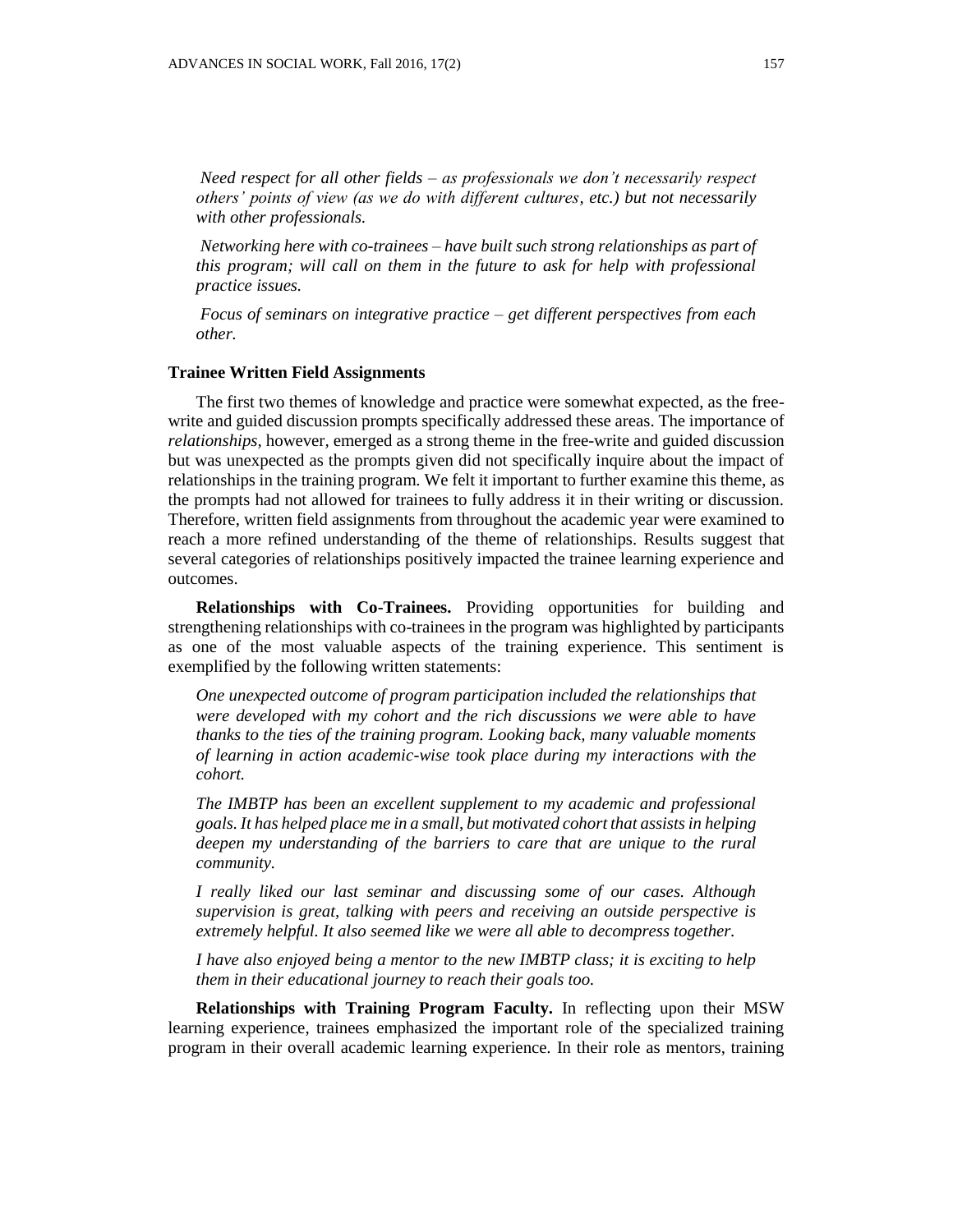program faculty assist each student in recognizing their own potential and career interests. The outcome of these specialized mentoring relationships is illustrated in the following comments from various respondents:

*At this point in [the program] I believe I feel as ready as one can feel to start conquering my post-graduation goals. When I look back on my graduate training the IMBTP was an essential piece of my academic learning experience. The workshops and clinical details have vastly helped inform my practice knowledge.*

*The IMBTP experience has been extremely beneficial. The focus on integrated care has highlighted the need [for and] success of this approach. Most importantly though, without the IMBTP experience, I do not know if I would have realized my desire to work with children, adolescents, and their families. For this reason alone, the IMBTP experience has been extremely beneficial for me.*

**Relationships with Clinical Supervisors and Colleagues.** Trainee responses also highlighted the importance of their relationships with clinical supervisors and colleagues at their advanced field placement locations. Comments from various respondents related to these relationships included:

*There are opportunities for a lot of interdisciplinary collaboration; even if there are not scheduled times for these interactions, many opportunities are presented organically. It has been incredibly valuable to me to share an office with psychologists and interact regularly with psychiatrists, as well as other seasoned counselors and social workers.*

*[The IMBTP] allowed me to be the first MSW student to obtain an internship position in the Mental Health Outpatient Clinic at this facility, where I had an optimal learning experience with opportunities to work with a variety of clients, practice settings and feel more than prepared to begin my professional career.* 

*[I] build alliances with other providers by showing them the importance of working with every entity involved with the client.*

**Professional Relationships.** Trainees are provided with multiple opportunities for professional networking throughout the training program, including attending at least two training workshops per year and presenting at the state chapter of the National Association of Social Workers' (NASW) continuing education annual conference at the end of their advanced year. For trainees, this culminating experience provides both an opportunity to share lessons learned from their training and to network with potential employers as they approach graduation. This focus on the development of professional relationships is exemplified in the following trainee statements:

*I feel that there are many resources, both tangible (like clinical workbooks, manuals, etc.) and intangible (attending trainings, IMBTP-specific seminars, and workshops, etc.) and the final opportunity to present at our state Social Work Conference that have provided a truly unique opportunity and helped me begin to show professionals my goals in a more visible way, even before I graduate. I would not have had any of these opportunities had it not been for this program.*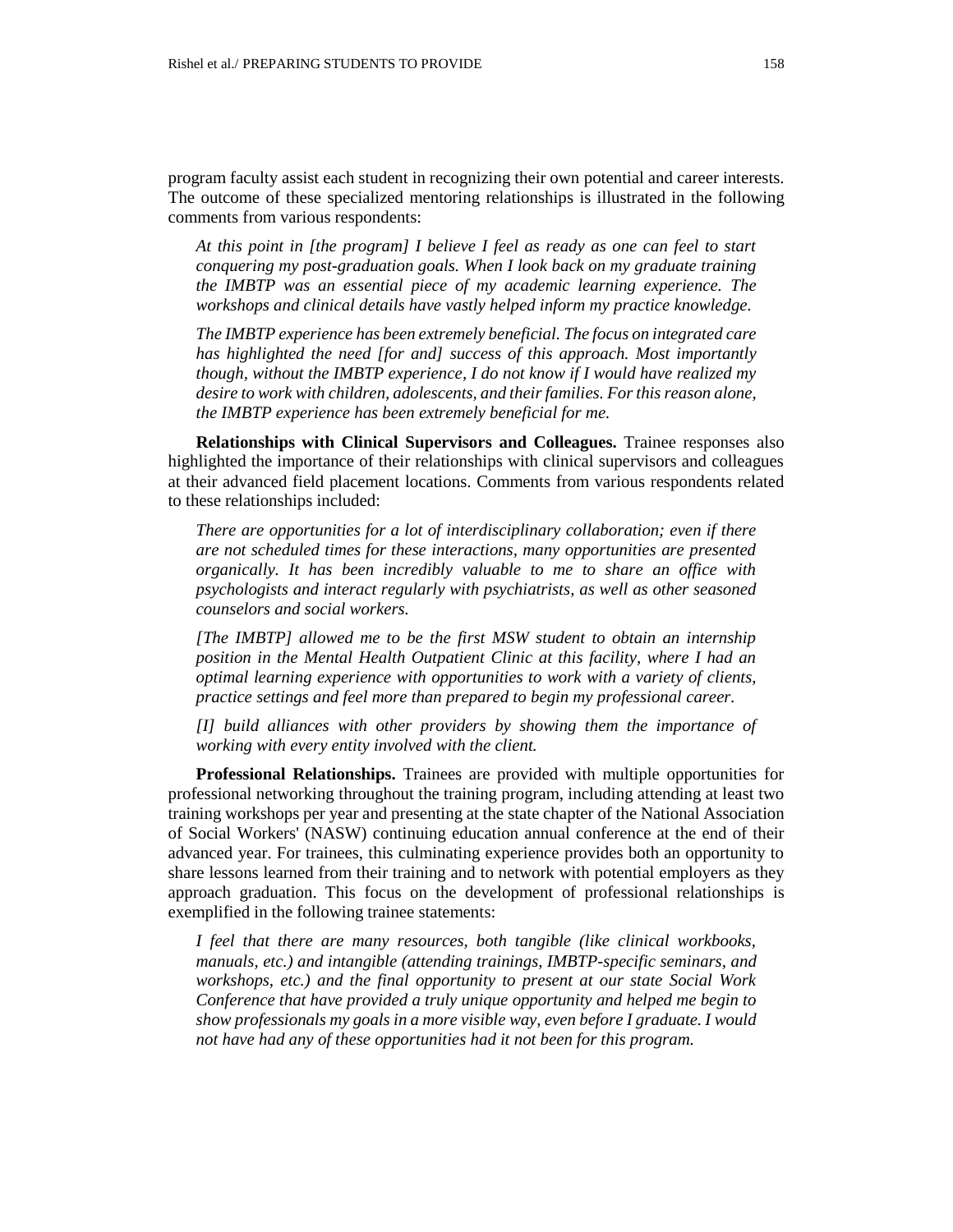Drawing from experience with the development, implementation, and evaluation of the IMBTP, it appears that the purposeful fostering of relationships in several areas of the program contributed to successful outcomes for the first cohort of graduates. Program graduates were deemed successful in that the overall goal, i.e., that graduates would secure post-graduation employment in mental and behavioral health settings serving their target population, was met. At the time this article was written, all five of the trainees who had completed the MSW and IMBTP programs secured employment following graduation in positions where they provide mental and behavioral health services in rural areas. At this point, the extent and role of interprofessional relationships in post-graduation employment is not yet clear. Future work will examine how the training focus on interprofessional relationships affects post-graduation employment experiences of trainees.

#### **Discussion**

Prior to discussing the results of this study, it is important to note the study's limitations. The first cohort of five trainees participated in this evaluation. The group was few in number, all located on the same campus setting, and formed a strong bond early in the training experience. This may have decreased diversity in thought and expression, narrowing the range of responses. Nonetheless, the information gathered from these processes is valuable in creating and evaluating future training programs.

Feedback from participants indicate they perceive relationships to be a key component in the success of their training. While educators might expect that two of the three themes identified in this study (*knowledge* and *practice*) would be critical aspects of successful training programs, the purposeful fostering of *relationships* may not typically be considered in training program development and implementation. This might be especially relevant to the practice of integrated mental and behavioral health that requires collaborative and cooperative work across disciplines and in teams. Results suggest that relationships formed as part of the training program played a key role in supporting the knowledge and practice skills identified as the two other themes in this study. Comments shared by the trainees, both as part of the focus group discussion and from their advanced field written assignments, illustrate how relationships were instrumental in both their learning (building knowledge) and their implementation of this knowledge in their field placement settings (practice). The following discussion outlines examples of the strategies employed to foster and develop the various types of relationships highlighted in trainee responses.

#### **Relationship-Building in the Rural Context**

The training program was implemented in a rural state within a graduate program that focuses on practice in small towns and rural communities. While the development of strong relationships is likely important in many types of training programs, it may be particularly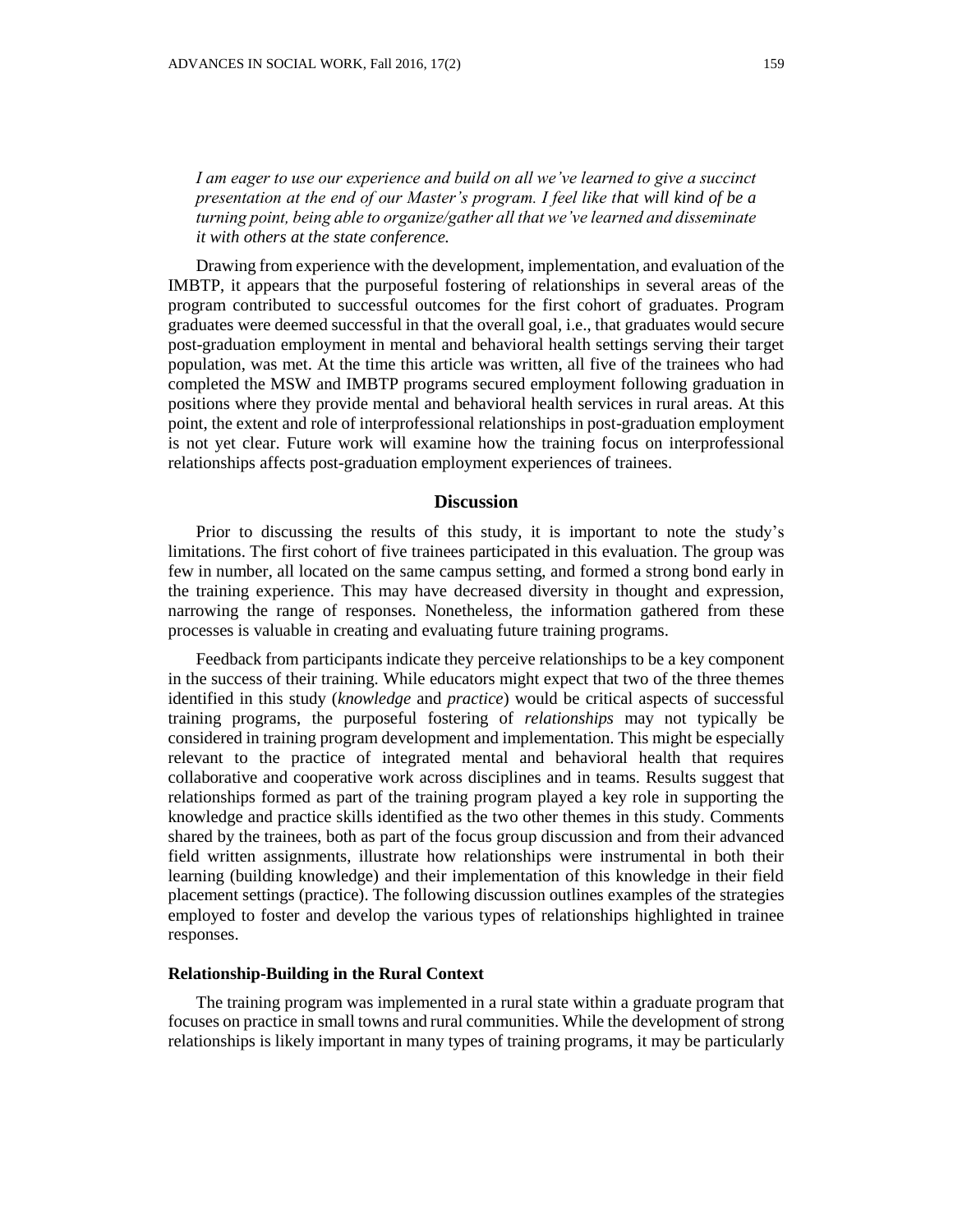instrumental in rural settings in which building strong relationships is an inherent part of effective practice. The statewide network of social service professionals is relatively small in a rural state and is interconnected in a variety of ways. Strong relationships initiated as part of the training program are expected to be an asset to trainees as they move on to professional positions within the state and region. Training within the program focuses on the rural context of practice; this context is recognized by trainees as illustrated by the following trainee statement:

*The majority of our clients are from rural areas of [the state] and there are very few facilities like [this one] in their areas/state that can assist these clients. Additionally, the environment of our clients reflects rural Appalachian culture.*

All of the types of relationships highlighted and comments by trainees should be considered within the rural context in which they occurred.

#### **Fostering Relationships With Co-Trainees**

One of the major strategies used in the IMBTP to foster relationships among the cohort is the facilitation of IMBTP-specific advanced field seminars during the trainees' final year in the program. The IMBTP project director (first author) served as the faculty field liaison for the five students in this cohort. Each of the four advanced field seminars throughout the academic year focused on various models of integrated practice and provided trainees with an opportunity to discuss specific ways to apply integrated models of service delivery in their field placement experiences. In the open-ended discussion following the free-write activity, trainees identified these advanced field seminars as instrumental in facilitating cohort cohesiveness and mutual support.

Additional strategies to foster relationships among co-trainees included small group advising sessions facilitated by the project director, cohort collaboration on a final presentation of their learning outcomes at the state NASW conference, and an electronic mailing list used to facilitate communication about IMBTP-related training opportunities. The purposeful fostering of these relationships by program faculty led to trainee-initiated relationship-building as well. Among the first graduating cohort, trainees often went to lunch together between classes, traveled together to attend training workshops, and created peer consultation meetings at specific field placement settings.

#### **Fostering Relationships With Program Faculty**

The project director of the IMBTP served as the formal academic advisor for all IMBTP trainees, and more informally, as their mentor. Much of the mentoring relationship development overlapped with the fostering of relationships among co-trainees as the mentor met with all trainees in each cohort through small group advising sessions and advanced field seminar meetings. Small group advising occurred, on average, once per semester for two hours each session. Advanced field seminars occurred twice per semester in the advanced year for three hours each session. In addition to these group experiences, the mentor met individually with trainees as needed, including visiting trainees in extended campus sites and/or arranging periodic phone meetings. In the role of faculty field liaison, the mentor visited each trainee at their advanced placement site twice during the academic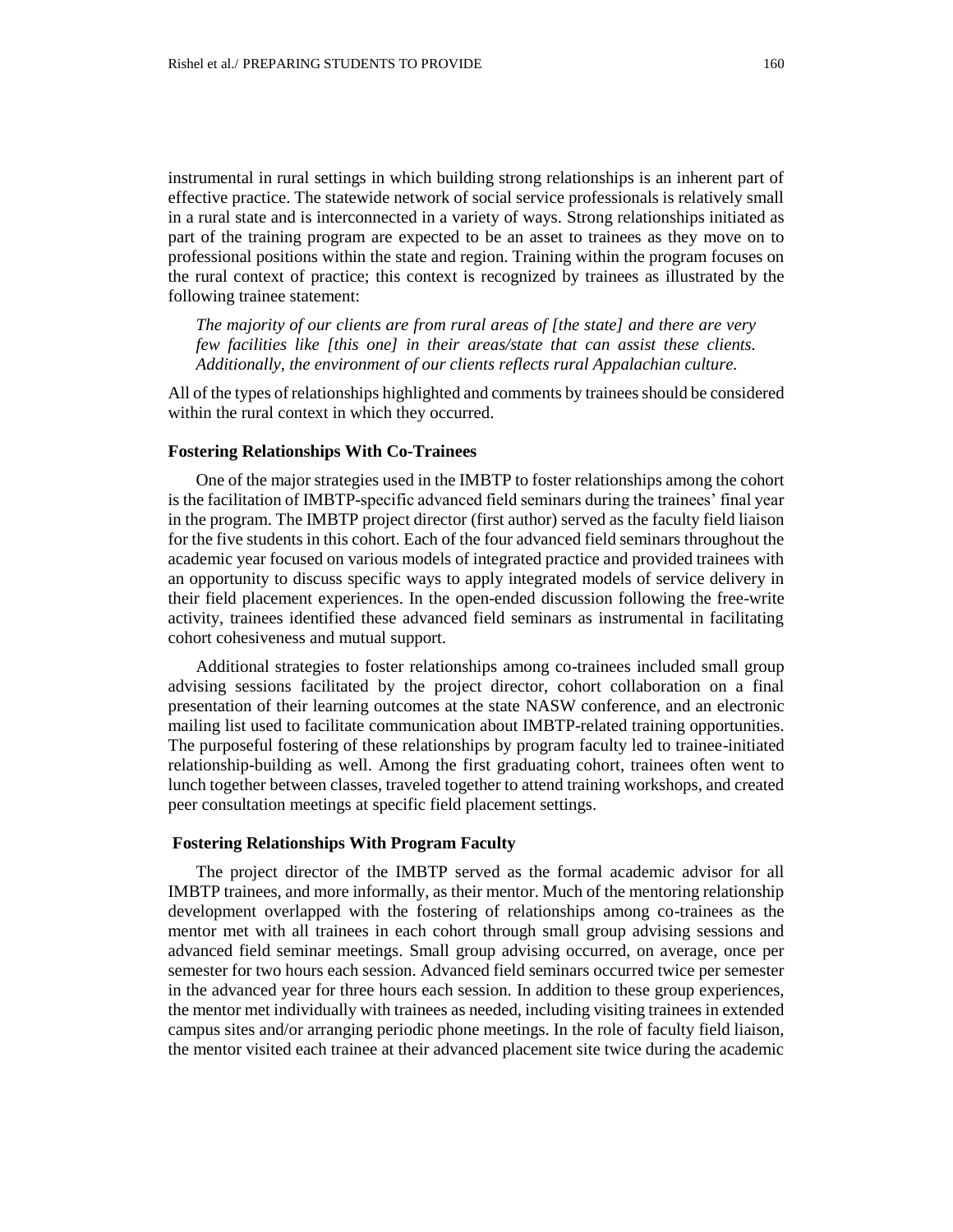year. Other faculty members who were closely involved with the implementation of the IMBTP also served as informal mentors with trainees, including the MSW program director and the field education coordinator. Each of these faculty members provided additional mentoring to IMBTP trainees throughout their tenure in the program and worked collaboratively with the IMBTP director to ensure their training needs were met.

#### **Fostering Relationships With Clinical Supervisors and Colleagues**

Promoting strong relationships within the field placement site was proactively addressed through the IMBTP field placement selection process. Two of the five criteria of field placement selection included relationship-based components. Specifically, placement sites must offer opportunities for interprofessional collaboration and teamwork and provide strong mentorship by field instructors and connection with leaders in the local service delivery system. The project director and field placement coordinator worked collaboratively with trainees in the field placement selection process to ensure these components were included in each IMBTP field placement experience. All IMBTP field instructors were added to an IMBTP electronic mailing list and received program updates and information regarding IMBTP-related training opportunities. Another strategy used to strengthen relationships with clinical supervisors was to offer free continuing education credits as part of the IMBTP's co-sponsored specialized training workshops with the School's Office of Professional and Community Education. These workshops were offered at no cost to IMBTP trainees and their field instructors and further promoted integration of field instructors and trainees within IMBTP training opportunities. Informal feedback suggests that the free continuing education credits (two to four full days of training annually) were a valuable benefit to field instructors and assisted in the recruitment and retention of quality field instructors for the program.

#### **Fostering Professional Relationships**

Trainees were provided with multiple opportunities for professional networking throughout the training program. All trainees attended at least two training workshops per year. These workshops were open to the wider professional community through the School of Social Work's Professional and Community Education program. Trainees were introduced at the workshops and had the opportunity to network with the greater social service community. Trainees also presented at a large, state-wide social work conference with their cohort, highlighting their learning throughout the IMBTP and how it applies to rural practice.

#### **Implications**

A large body of literature documents the important role of relationships in achieving positive outcomes in therapeutic settings, clinical supervision, and interprofessional education. Results from this preliminary study regarding specific elements of an advanced training program suggest that relationships play an important role in successful training programs as well. Previous work identifies trainee role transition to advanced practice as one of the key areas to address in clinical supervision (Sharrock et al., 2013). Trainee feedback illustrates that relationships formed with fellow trainees, as well as with other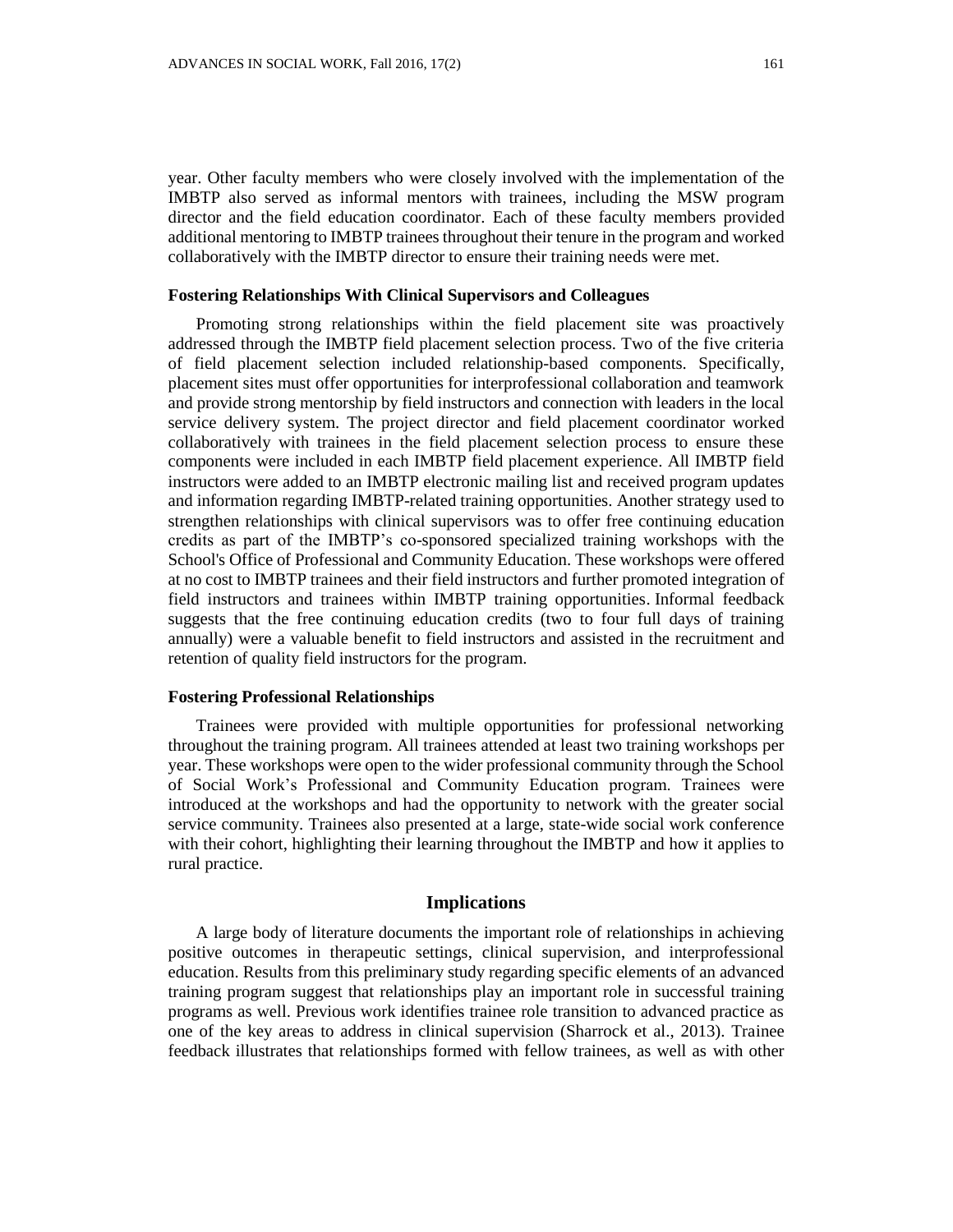professionals, were instrumental in supporting this role transition to advanced practice. Based on these initial findings, the authors plan to continue to proactively foster relationship-building throughout all aspects of the training program. The MSW program that houses the IMBTP serves students in six campus locations across the state. The five graduates from the first cohort happened to all attend the main campus setting and met face-to-face for seminar activities. For subsequent IMBTP cohorts, in which some trainees are based in extended campus locations, Skype is being used via large monitor screens placed in seminar rooms at various campus sites so trainees in all sites can connect in real time and participate in seminar discussions. As the evaluation of the effectiveness of the training program continues, the authors will be especially cognizant of the use of technology to connect trainees and its impact on trainee learning outcomes.

In response to increased federal funding, more programs focused on preparing students for behavioral health practice are developing nationwide (see HRSA, n.d.). Results from this study may be used to inform decisions regarding specific components that contribute to successful outcomes. Results suggest that a focus on fostering relationships among trainees, with program faculty, clinical supervisors and interprofessional colleagues, and networking with the broader behavioral health and social service community enhances the knowledge-building and skill development that are inherently emphasized in most training programs. Future research should examine the importance of relationships in students' educational and practice outcomes with larger and more diverse samples. Studies using control groups and quantitative measures assessing interprofessional teamwork and relationship quality would further this area of scholarship.

### **References**

- Bordin, E. S. (1983). Supervision in counseling: II. Contemporary models of supervision: A working alliance based model of supervisions. *Counseling Psychologist, 11*, 35-42. doi[:http://dx.doi.org/10.1177/0011000083111007](http://dx.doi.org/10.1177/0011000083111007)
- Cogan Jr, J. A. (2011). The Affordable Care Act's preventive services mandate: Breaking down the barriers to nationwide access to preventive services. *Journal of Law, Medicine, & Ethics, 39,* 355-365. doi[:http://dx.doi.org/10.1111/j.1748-](http://dx.doi.org/10.1111/j.1748-720X.2011.00605.x) [720X.2011.00605.x](http://dx.doi.org/10.1111/j.1748-720X.2011.00605.x)
- Congressional Budget Office. (2012). *Estimates for the Insurance Coverage Provisions of the Affordable Care Act Updated for the Recent Supreme Court Decision.* Washington DC: Author. Accessed March 26, 2016, from [http://www.cbo.gov/sites/default/files/cbofiles/attachments/43472-07-24-2012-](http://www.cbo.gov/sites/default/files/cbofiles/attachments/43472-07-24-2012-CoverageEstimates.pdf) [CoverageEstimates.pdf](http://www.cbo.gov/sites/default/files/cbofiles/attachments/43472-07-24-2012-CoverageEstimates.pdf)
- Council on Social Work Education [CSWE]. (2015). *Social Work HEALS: Social Work Healthcare Education and Leadership Scholars.* Accessed March 26, 2016, from <http://www.cswe.org/CentersInitiatives/ScholarshipsandFellowships/79270.aspx>
- Daley, M. R. (2010). A conceptual model for rural social work. *Contemporary Rural Social Work Practice*, *2,* 1-7.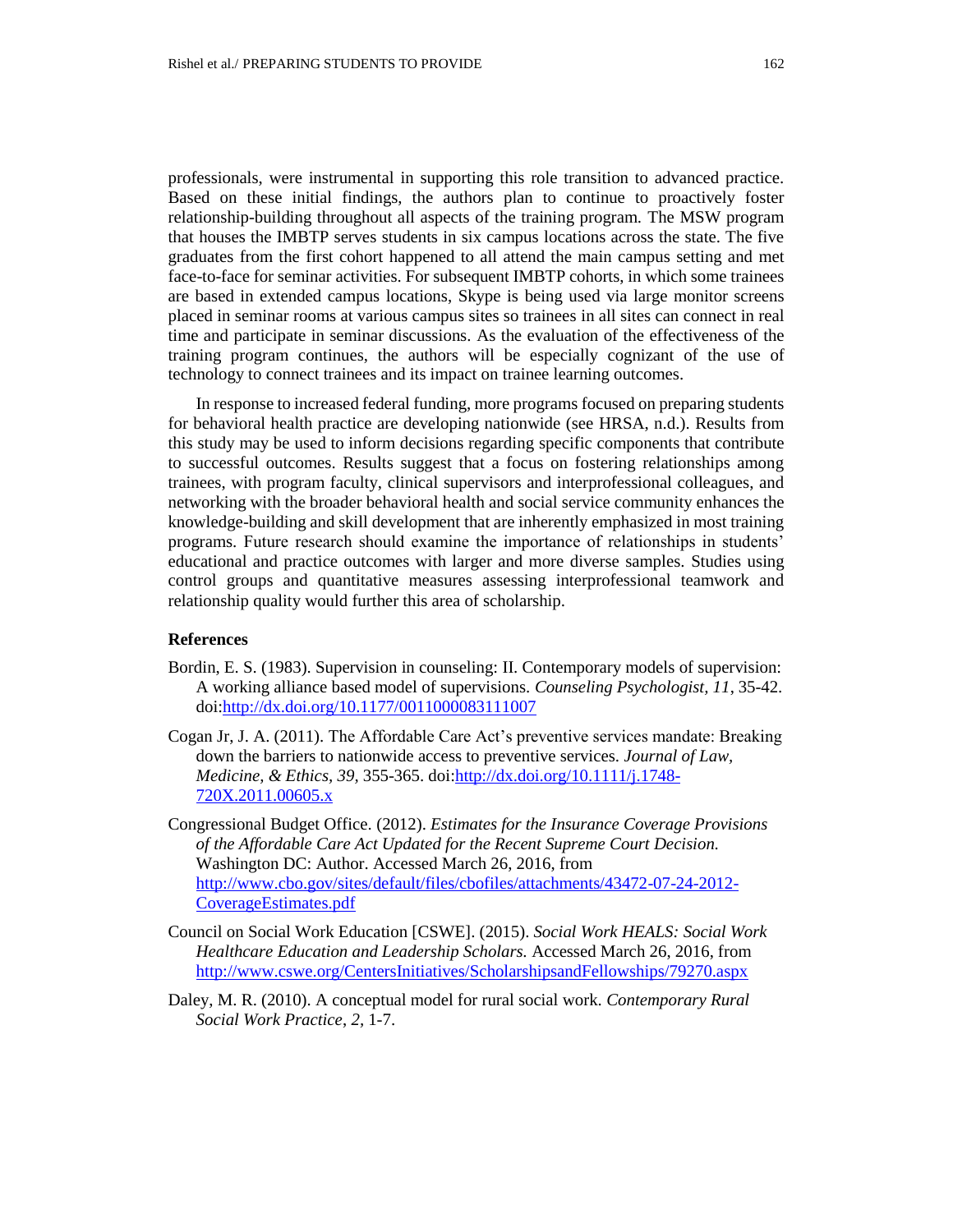- Dickson, J. M., Moberly, N. J., Marshall, Y., & Reilly, J. (2010). Attachment style and its relationship to working alliance in the supervision of British clinical psychology trainees. *Clinical Psychology and Psychotherapy, 18,* 322-330. doi[:http://dx.doi.org/10.1002/cpp.715](http://dx.doi.org/10.1002/cpp.715)
- Duncan, B., & Miller, S. D. (2008). 'When I'm good, I'm very good, but when I'm bad I'm better': A new mantra for psychotherapists. *Psychotherapy in Australia, 15*, 62- 71.
- Horevitz, E., & Manoleas, P. (2013). Professional competencies and training needs of professional social workers in integrated behavioral health in primary care. *Social Work in Health Care, 52,* 752-787. doi[:http://dx.doi.org/10.1080/00981389.2013.791362](http://dx.doi.org/10.1080/00981389.2013.791362)
- Horvath, A. O., & Symonds, B. D. (1991). Relation between working alliance and outcome in psychotherapy: A meta- analysis. *Journal of Counselling Psychology, 38*, 139-149. doi[:http://dx.doi.org/10.1037/0022-0167.38.2.139](http://dx.doi.org/10.1037/0022-0167.38.2.139)
- Hubble, M. A., Duncan, B. L., & Miller, S. D. (1999). *The heart and soul of change: What works in therapy?* Washington DC: American Psychological Association. doi[:http://dx.doi.org/10.1037/11132-000](http://dx.doi.org/10.1037/11132-000)
- Kapp. S., & Anderson, G. (2010). *Agency-based program evaluation: Lessons from practice*. Thousand Oaks, CA: Sage.
- Kessler, R. C., Chiu, W. T., Demler, O., & Walters, E. E. (2005). Prevalence, severity, and comorbidity of 12-month DSM-IV disorders in the National Comorbidity Survey Replication. *Archives of General Psychiatry, 62,* 617-627. doi[:http://dx.doi.org/10.1001/archpsyc.62.6.617](http://dx.doi.org/10.1001/archpsyc.62.6.617)
- Kessler, R. C., Heeringa, S., Lakoma, M.D., Petukhova, M., Rupp, A. E., Schoenbaum, M.,…Zaslavsky, A. M. (2008). The individual-level and societal-level effects of mental disorders on earnings in the United States: Results from the National Comorbidity Survey Replications. *American Journal of Psychiatry, 165*, 703-711. doi[:http://dx.doi.org/10.1176/appi.ajp.2008.08010126](http://dx.doi.org/10.1176/appi.ajp.2008.08010126)
- Koh, H. K., & Sebelius, K. G. (2010). Promoting prevention through the Affordable Care Act. *New England Journal of Medicine, 363*, 1296-1299. doi[:http://dx.doi.org/10.1056/NEJMp1008560](http://dx.doi.org/10.1056/NEJMp1008560)
- Mackie, P. F. E. (2012). Social work in a very rural place: A study of practitioners in the Upper Peninsula of Michigan. *Journal of Contemporary Rural Social Work, 4*, 63-90.
- Mackie, P. F. E. (2015, November). Behavioral health workforce policy issues: A rural perspective. Paper presented at *The 31st Annual Rosalynn Carter Symposium on Mental Health Policy.* Atlanta, GA. Retrieved from [http://cornerstone.lib.mnsu.edu/cgi/viewcontent.cgi?article=1031&context=sowk\\_fac](http://cornerstone.lib.mnsu.edu/cgi/viewcontent.cgi?article=1031&context=sowk_fac_pubs) [\\_pubs](http://cornerstone.lib.mnsu.edu/cgi/viewcontent.cgi?article=1031&context=sowk_fac_pubs)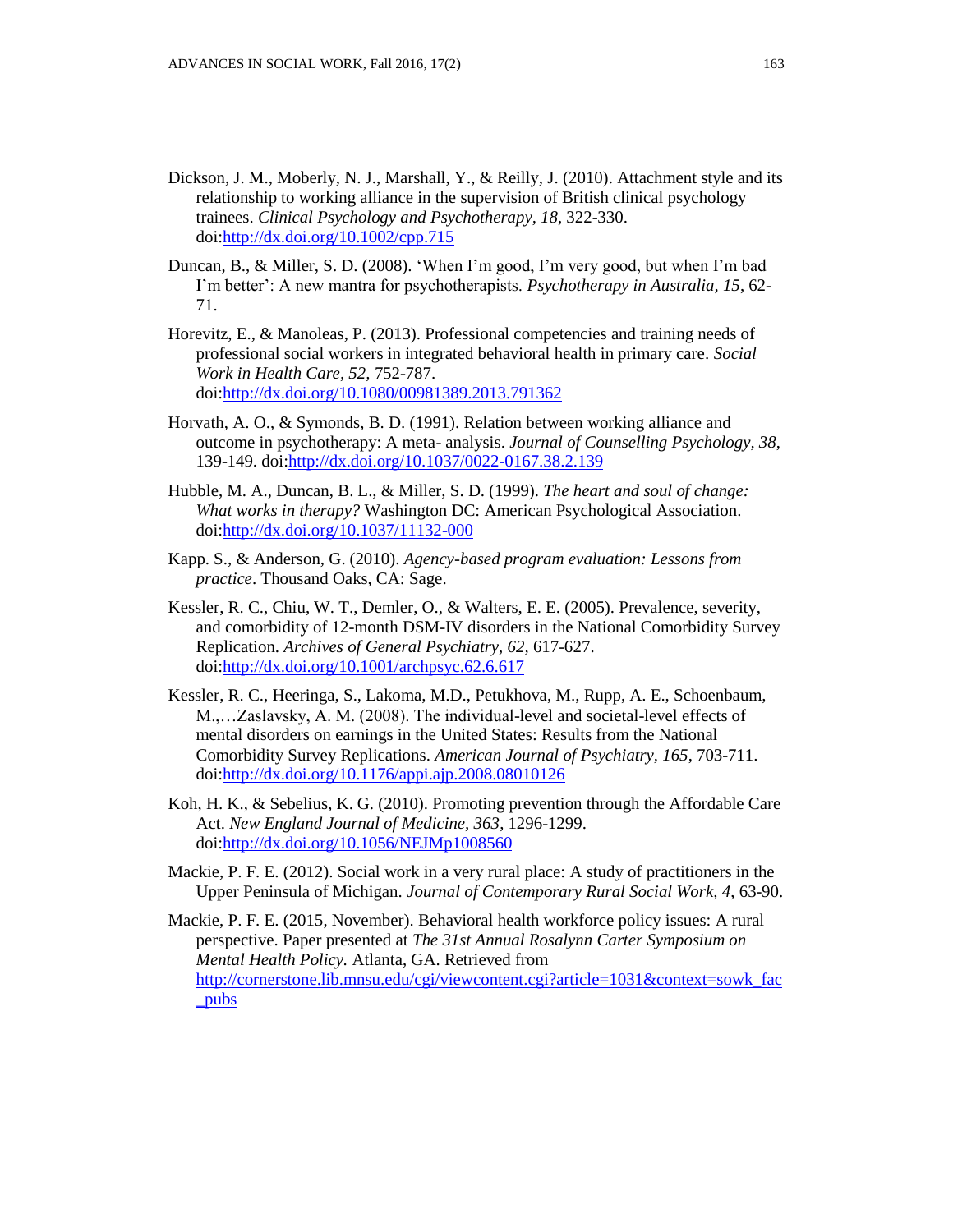- Mackie P. F. E., & Simpson, C. L. (2007). Factors influencing undergraduate social work students' perceptions about rural-based practice: A pilot study. *Journal of Rural Mental Health, 31*(2), 5-21.
- Mechanic, D. (2012). Seizing opportunities under the Affordable Care Act for transforming the mental and behavioral health system. *Health Affairs, 31,* 376-382. doi[:http://dx.doi.org/10.1377/hlthaff.2011.0623](http://dx.doi.org/10.1377/hlthaff.2011.0623)
- National Institute of Mental Health. (2002). *Annual total direct and indirect costs of serious mental illness*. Retrieved August 27, 2014, from [http://www.nimh.nih.gov/statistics/4COST\\_TOTAN.shtml/index.shtml](http://www.nimh.nih.gov/statistics/4COST_TOTAN.shtml/index.shtml)
- Pecukonis, E., Doyle, O., Acquavita, S., Aparicio, E., Gibbons, M., & Vanidestine, T. (2013). Interprofessional leadership training in MCH social work. *Social Work in Health Care, 52*, 625-641. doi[:http://dx.doi.org/10.1080/00981389.2013.792913](http://dx.doi.org/10.1080/00981389.2013.792913)
- Rishel, C. W. (2015). Establishing a prevention-focused integrative approach to social work practice. *Families in Society*, *96*, 125-132. doi[:http://dx.doi.org/10.1606/1044-](http://dx.doi.org/10.1606/1044-3894.2015.96.15) [3894.2015.96.15](http://dx.doi.org/10.1606/1044-3894.2015.96.15)
- Rishel, C. W., & Hartnett, H. P. (2015). Preparing MSW students to provide mental and behavioral health services to military personnel, veterans, and their families in rural settings. *Journal of Social Work Education, 51*(Sup1), s28-s43.
- Rishel, C. W., Morris, T. L., Colyer, C., & Gurley-Calvez, T. (2014). Preventing the residential placement of young children: A multidisciplinary investigation of challenges and opportunities in a rural state. *Children and Youth Services Review*, *37*, 9-14. doi[:http://dx.doi.org/10.1016/j.childyouth.2013.11.027](http://dx.doi.org/10.1016/j.childyouth.2013.11.027)
- The Patient Protection and Affordable Care Act, P.L. 111-148, Sec 1302 (b)(1)(E), 111th Cong. (2010). Retrieved from [https://www.congress.gov/111/plaws/publ148/PLAW-](https://www.congress.gov/111/plaws/publ148/PLAW-111publ148.pdf)[111publ148.pdf](https://www.congress.gov/111/plaws/publ148/PLAW-111publ148.pdf)
- Sharrock, J., Javen, L., & McDonald, S. (2013). Clinical supervision for transition to advanced practice. *Perspectives in Psychiatric Care, 49,* 118-125. doi[:http://dx.doi.org/10.1111/ppc.12003](http://dx.doi.org/10.1111/ppc.12003)
- Shaw, S. L., & Murray, K. W. (2014). Monitoring alliance and outcome with client feedback measures. *Journal of Mental Health Counseling, 36*, 43-57. doi[:http://dx.doi.org/10.17744/mehc.36.1.n5g64t3014231862](http://dx.doi.org/10.17744/mehc.36.1.n5g64t3014231862)
- Substance Abuse and Mental Health Services Administration [SAMHSA]. (2013). *Results from the 2012 National Survey on Drug Use and Health: Mental health findings*, NSDUH Series H-47, HHS Publication No. (SMA) 13-4805. Rockville, MD: Retrieved August 18, 2014, from [http://www.samhsa.gov/data/NSDUH/2k12MH\\_FindingsandDetTables/2K12MHF/N](http://www.samhsa.gov/data/NSDUH/2k12MH_FindingsandDetTables/2K12MHF/NSDUHmhfr2012.htm) [SDUHmhfr2012.htm](http://www.samhsa.gov/data/NSDUH/2k12MH_FindingsandDetTables/2K12MHF/NSDUHmhfr2012.htm)
- Supiano, K. P., & Berry, P. H. (2013). Developing interdisciplinary skills and professional confidence in palliative care social work students. *Journal of Social Work Education, 49*, 387-396.